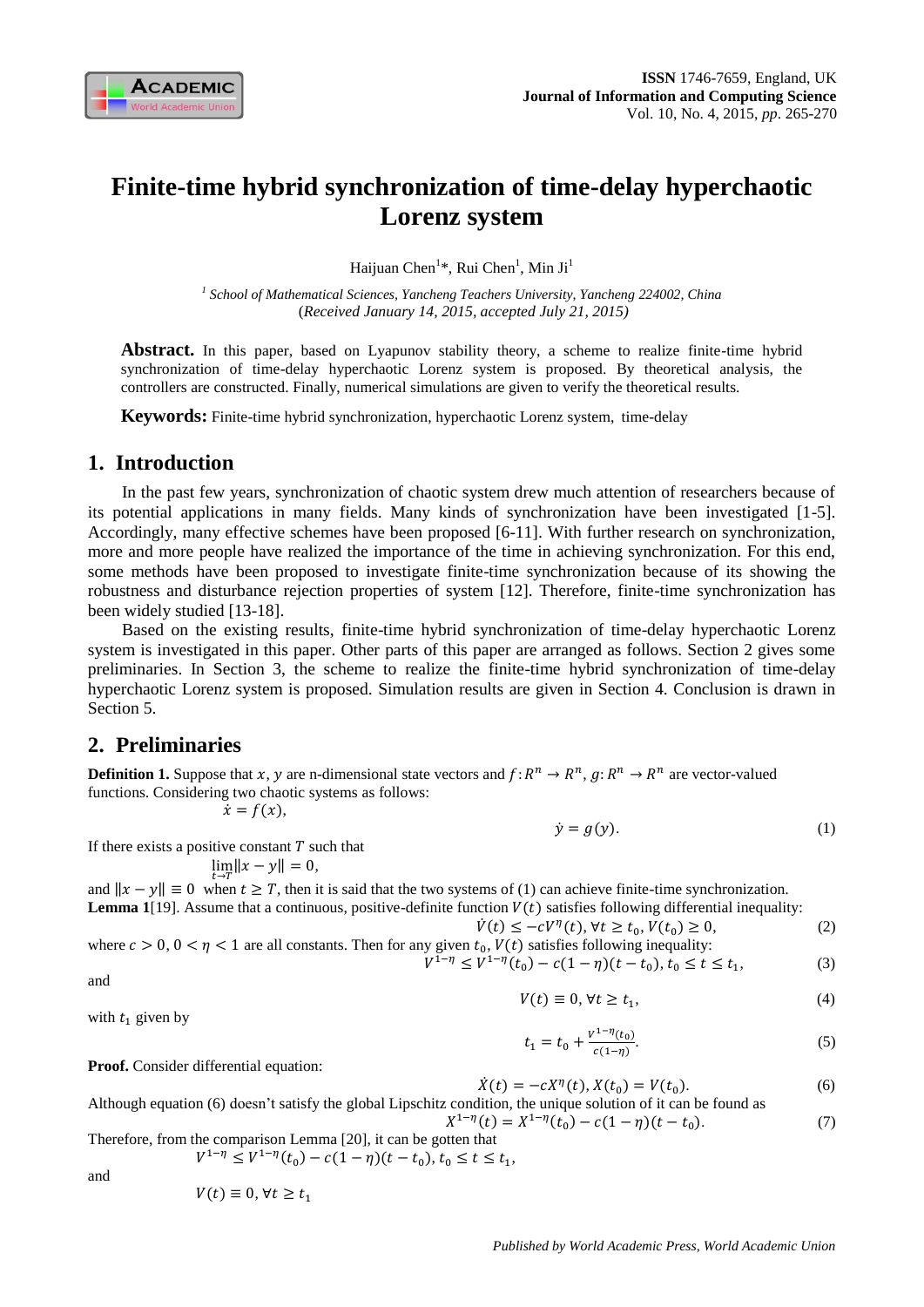with  $t_1$  given in (5).

**Lemma 2**[21]. Suppose  $0 < r \le 1$ , a, b are all positive numbers, then the following inequality is quite straightforward:  $(|a| + |b|)^r \leq |a|^r + |b|^r$ .  $(8)$ 

# **3. Finite-time hybrid synchronization of time-delay hyperchaotic Lorenz system**

In this section, hyperchaotic Lorenz system with time-delay is considered as following:  $\dot{x} = a(y - x) + rw(t - \tau),$ 

> $\dot{y} = cx - y - xz,$  $\dot{z} = xy - bz,$

$$
\dot{w} = -yz - dw,\tag{9}
$$

where  $\tau > 0$  is time delay. When  $\tau = 0$ , system (9) is hyperchaotic Lorenz system [22]. If  $a = 10$ ,  $b = 8/3$ ,  $c = 28$ ,  $d = 1$ ,  $\tau = 1$ , system (9) has hyperchaotic behavior with two positive Lyapunov exponents[23]  $\lambda_1 = 0.6513$ ,  $\lambda_2 =$ 0.1394. The hyperchaotic attractors are shown in Fig. 1 (3D overview).



Fig. 1. Hyperchaotic attractors of system (9) (a)  $(x, y, z)$ , (b) $(x, y, w)$ , (c) $(y, z, w)$ . The drive system is given as  $(10)$ :

$$
\dot{x}_1 = a(y_1 - x_1) + rw_1(t - \tau),
$$
  
\n
$$
\dot{y}_1 = cx_1 - y_1 - x_1z_1,
$$
  
\n
$$
\dot{z}_1 = x_1y_1 - bz_1,
$$
  
\n
$$
\dot{w}_1 = -y_1z_1 - dw_1,
$$
  
\n(10)

and the response system is written as (11):

$$
\dot{x}_2 = a(y_2 - x_2) + rw_2(t - \tau) + u_1,
$$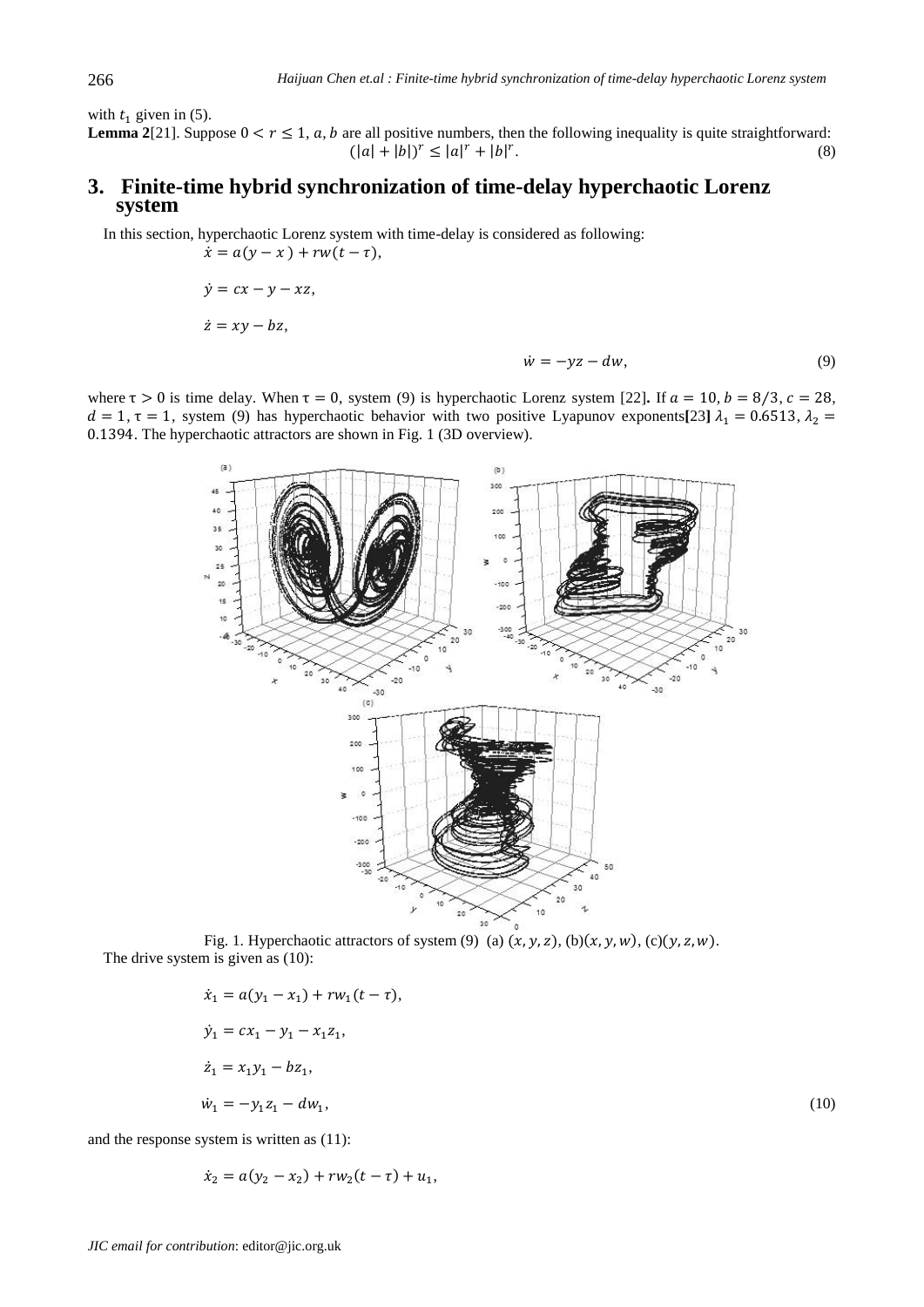$$
\dot{y}_2 = cx_2 - y_2 - x_2 z_2 + u_2,
$$
  
\n
$$
\dot{z}_2 = x_2 y_2 - b z_2 + u_3,
$$
  
\n
$$
\dot{w}_2 = -y_2 z_2 - d w_2 + u_4,
$$
\n(11)

where  $u_1, u_2, u_3, u_4$  are controllers to be constructed.

To realize the finite-time hybrid synchronization between systems (11) and (10), that is, some variables of the two systems gain finite-time anti-synchronization while other variables reach finite-time complete synchronization. For this end, let

$$
e_1 = x_2 + x_1, e_2 = y_2 + y_1, e_3 = z_2 - z_1, e_4 = w_2 + w_1,
$$
\n(12)

and suppose following **Assumption 1** is satisfied. **Assumption 1(A1)**: Due to the bounded trajectories of hyperchaotic system, there exists a positive constant M meeting  $|x_i| < M, |y_i| < M, |z_i| < M, |w_i| < M$  (i = 1,2).

According to (10) and (11), the error system (12) is governed by the following dynamical system  $\dot{e}_1 = a(e_2 - e_1) + re_4(t - \tau) + u_1,$ 

$$
\dot{e}_2 = ce_1 - e_2 - z_2e_1 + x_1e_3 + u_2,
$$
  
\n
$$
\dot{e}_3 = -x_2e_2 - y_1e_1 - be_3 + u_3,
$$
  
\n
$$
\dot{e}_4 = y_1e_3 - z_2e_2 - de_4 + u_4.
$$
\n(13)

Based on above, following **Theorem** can be gotten.

**Theorem** Let  $u_1 = -ae_2 - re_4(t-\tau) - e_1^{\beta}$ ,  $u_2 = -Me_3 - e_2^{\beta}$ ,  $u_3 = -Me_2 - e_3^{\beta}$ ,  $u_4 = -e_4^{\beta}$ . where *M* is the constant in A1,  $\beta = \frac{n}{m}$  $\frac{n}{m}$  is a proper rational number, m, n are positive odd integers satisfying  $m > n$ , then the finite-time hybrid synchronization of the drive system (10) and response system (11) can be achieved.

Firstly, let  $u_1 = -ae_2 - re_4(t - \tau) - e_1^{\beta}$ , then  $\dot{e}_1 = -ae_1 - e_1^{\beta}$ , choose the first Lyapunov function as  $V_1 = \frac{1}{2}$  $\frac{1}{2}e_1^2$ ,

and we have

$$
\dot{V}_1 = e_1 \dot{e}_1 = -ae_1^2 - e_1^{\beta+1} \le e_1^{\beta+1} = -2^{\frac{\beta+1}{2}} \left(\frac{1}{2}e_1^2\right)^{\frac{\beta+1}{2}} = -2^{\frac{\beta+1}{2}} V_1^{\frac{\beta+1}{2}},
$$

According to Lemma 1, there exists a constant  $T_1 > 0$ , such that  $e_1 \equiv 0$  if  $t \ge T_1$ . Thus the last three equations of (13) becomes

$$
\dot{e}_2 = -e_2 + x_1 e_3 + u_2,
$$
  

$$
\dot{e}_3 = -x_2 e_2 - b e_3 + u_3,
$$

$$
\dot{e}_4 = y_1 e_3 - z_2 e_2 - d e_4 + u_4.
$$

Secondly, let  $u_2 = -Me_3 - e_2^{\beta}$ ,  $u_3 = -Me_2 - e_3^{\beta}$ , and the second Lyapunov function is taken as

$$
V_2 = \frac{1}{2}(e_2^2 + e_3^2)V_2 = \frac{1}{2}(e_2^2 + e_3^2),
$$

Using Lemma 2, we have

$$
\dot{V}_2 = e_2 \dot{e}_2 + e_3 \dot{e}_3
$$
\n
$$
= e_2(-e_2 + x_1 e_3 - Me_3 - e_2^{\beta}) + e_3(-x_1 e_2 - be_3 + Me_2 - e_3^{\beta})
$$
\n
$$
= -e_2^2 - be_3^2 - e_2^{\beta+1} - e_3^{\beta+1}
$$
\n
$$
\leq -(e_2^{\beta+1} + e_3^{\beta+1})
$$
\n
$$
= -2^{\frac{\beta+1}{2}} \left( (\frac{1}{2} e_2^2)^{\frac{\beta+1}{2}} + ((\frac{1}{2} e_3^2)^{\frac{\beta+1}{2}} \leq -2^{\frac{\beta+1}{2}} [\frac{1}{2} (e_2^2 + e_3^3)]^{\frac{\beta+1}{2}}
$$
\n
$$
= -2^{\frac{\beta+1}{2}} V_2^{\frac{\beta+1}{2}}.
$$

According to Lemma 1, there exists a constant  $T_2$  ( $T_2 > T_1 > 0$ ), such that  $e_2 \equiv 0$ ,  $e_3 \equiv 0$  if  $t \ge T_2$ . Thus the last equation of (13) becomes  $\dot{e}_4 = -de_4 + u_4$ .

Thirdly, let  $u_4 = -e_4^{\beta}$ , choose the third Lyapunov function as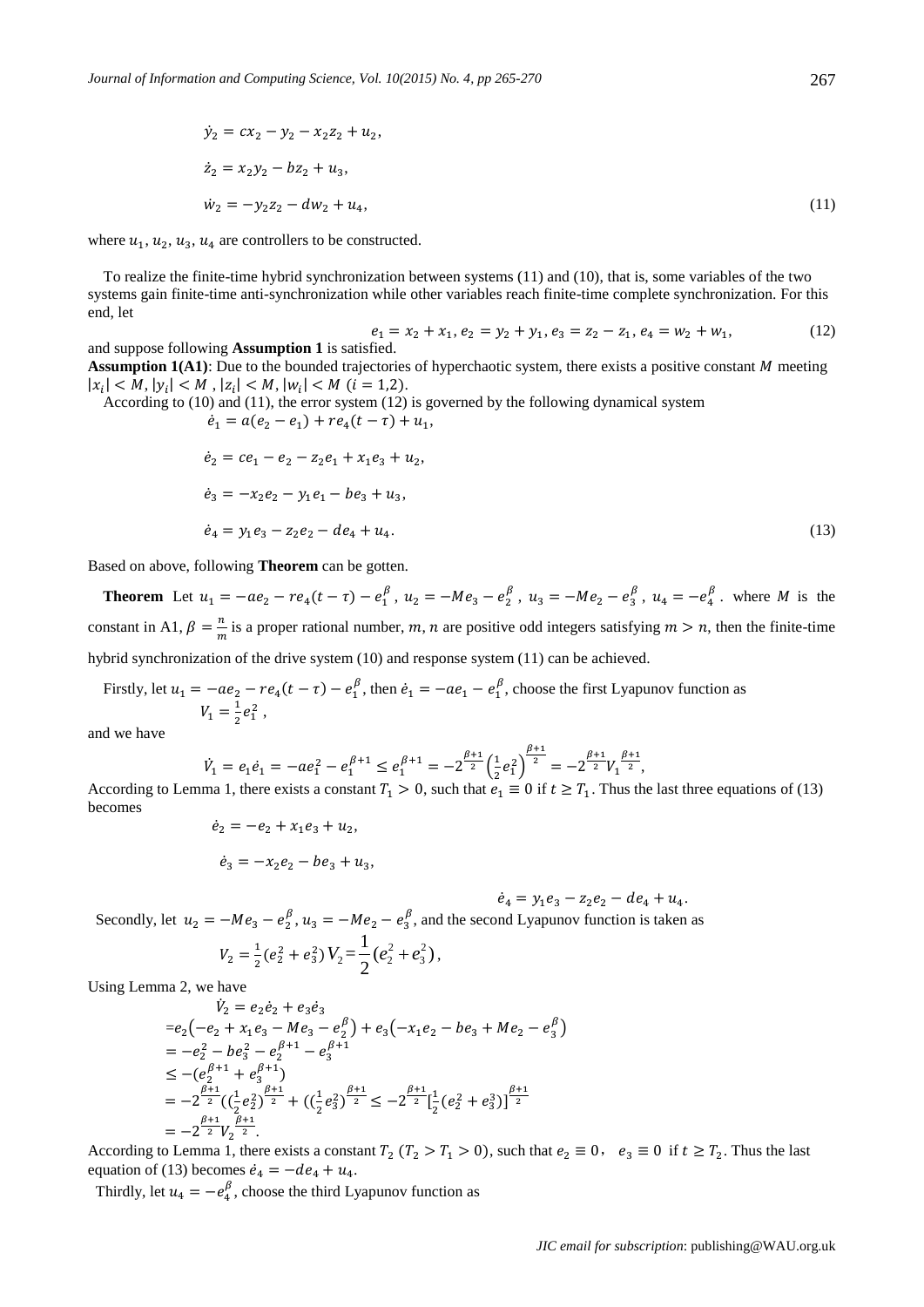and we can get

$$
V_3 = \frac{1}{2} e_4^2,
$$

$$
\dot{V}_3 = e_4 \dot{e}_4 = -de_4^2 - e_4^{\beta+1} \le e_4^{\beta+1} = -2^{\frac{\beta+1}{2}} \left(\frac{1}{2} e_4^2\right)^{\frac{\beta+1}{2}} = -2^{\frac{\beta+1}{2}} V_3^{\frac{\beta+1}{2}},
$$

According to Lemma 1, there exists a constant  $T_3$   $(T_3 > T_2 > T_1 > 0)$  such that  $e_4 \equiv 0$ , when  $t \ge T_3$ . Then it is said that the finite-time hybrid synchronization of hyperchaotic Lorenz system can be realized.

## **4. Numerical simulation**

In this part, numerical simulations are given to verify the effectiveness of the proposed scheme. In simulations, the parameters are chosen as a=10, b=8⁄3, c=28, d=1, the time delay is  $\tau=1$ , with which the Lorenz system (9) is hyperchaotic. The initial values of the drive system (10) and response system (11) are set to be  $\[(x)] \_1 (0), \[(y)] \_1 (0), z \_1 (0), w \_1 (0)) = (0.8, 0.28, 0.45, 0.1)$  and  $\[(x)] \_2 (0), \[(y)] \_2 (0), z \_2 (0), z \_1 (0), z \_1 (0), z \_1 (0), z \_1 (0), z \_1 (0), z \_1 (0), z \_1 (0), z \_1 (0), z \_1 (0), z \_1 (0), z \_1 (0), z \_1 (0), z \_1 (0), z \_1 (0), z \_1 (0), z \_1 (0), z \_1 (0),$  $(0)$ ,w\_2  $(0)$ )=(0.76,0.25,0.35,0.2), respectively.  $\beta$  is chosen as 0.76. Time evolution of the variables of systems (10) and (11) are depicted in Fig.2. The dynamical behaviors of error system (13) is shown in Fig.3. From Fig.2 and Fig.3, it is obvious to see that the finite-time hybrid synchronization can be realized via the proposed scheme.

#### **5. Results**

In this paper, according to Lyapunov stability theory, a scheme to obtain the finite-time hybrid synchronization of hyperchaotic system is proposed from theoretical analysis. At the same time, the theoretical result is verified via numerical simulations.



Fig.2 Time evolution of the variables of system (10) and (11) (a) $(x_1, x_2)$ , (b)  $(y_1, y_2)$ , (c)  $(z_1, z_2)$ , (d)  $(w_1, w_2)$ .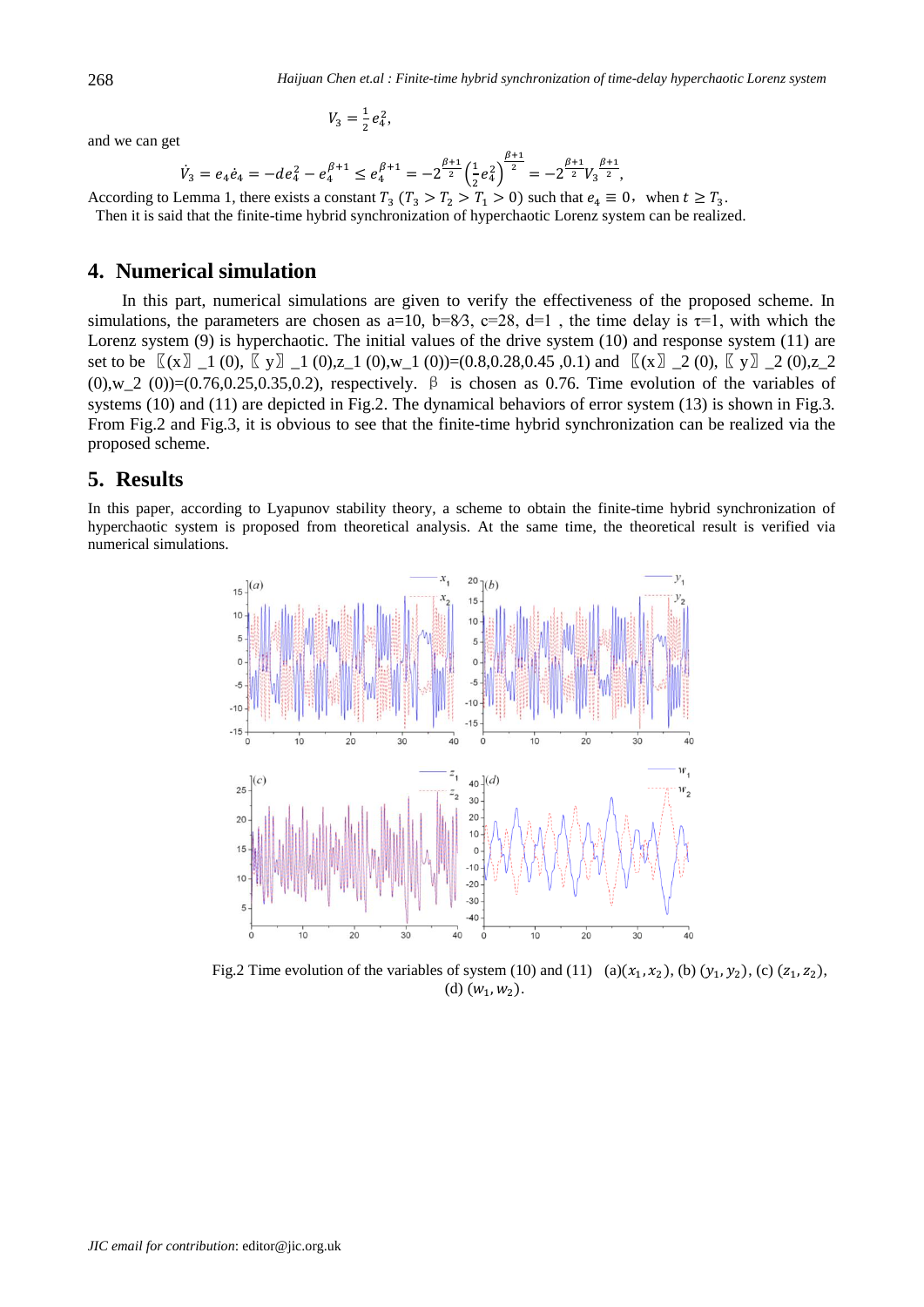

Fig.3 The dynamical behaviors of error system (13).

#### **6. References**

- [1] W. X. Qin, G. R. Chen, Coupling schemes for cluster synchronization in coupled Josephson equations, Phys. D: Nonlinear Phenomena 197(2004) 375-391.
- [2] V. N. Belykh, G. V. Osipov, N. Kuckländer, et al., Automatic control of phase synchronization in coupled complex oscillators, Phys. D: Nonlinear Phenomena 200(2005) 81-104.
- [3] B. Wang, G. Wen, On the synchronization of a class of chaotic systems based on back stepping method, Phys. Lett. A 370 (2007)35-39.
- [4] M. M. Al-sawalha, M. S. M. Noorani, M. M. Al-dlalah, Adaptive anti-synchronization of chaotic systems with fully unknown parameters, Comput. Math. Appl. 59(2010)3234-3244.
- [5] J. Ma, F. Li, L. Huang, et al., Complete synchronization, phase synchronization and parameters estimation in a realistic chaotic system, Commun. Nonlinear Sci. Numer. Simul.16(2011) 3770-3785.
- [6] M.Y. Chen, Z.Z. Han, Controlling and synchronizing chaotic Genesio system via nonlinear feedback control, Chaos Soliton Fract. 17(2003)709-716.
- [7] C.H. Hyun, J.H. Kim, E. Kim, Adaptive fuzzy observer based synchronization design and secure communications of chaotic systems, Chaos Soliton Fract.27 (4) (2006) 930-940.
- [8] H.Wang, Z. Han, W. Zhang, et al., Synchronization of unified chaotic systems with uncertain parameters based on the CLF, Nonlinear Anal-real 10(2009)715-722.
- [9] Q. Zhang, J.H. Lü, S.H. Chen, Coexistence of anti-phase and complete synchronization in the generalized Lorenz system, Commun. Nonlinear Sci. Numer.Simul. 15(10)(2010)3067-3072.
- [10] S. Pang, Y. Liu, A new hyperchaotic system from the Lü system and its control, J. Comput. Appl. Math. 235 (8) (2011) 2775-2789.
- [11] J. Ma, L. Huang, Z. Xie, et al., Simulated test of electric activity of neurons by using Josephson junction based on synchronization scheme, Commun. Nonlinear Sci. Numer. Simul. 17 (6) (2012) 2659-2669.
- [12] S. Bhat, D. Bernstein, Finite-time stability of homogeneous systems, In: Proceedings of ACC, Albuquerque, NM(1997) 2513-2514.
- [13] X. S. Yang, J.D. Cao, Finite-time stochastic synchronization of complex networks, Appl. Math. Model. 34 (2010) 3631-3641.
- [14] P. A. Mohammad, K. Sohrab, A. Ghassem, Finite-time synchronization of two different chaotic systems with unknown parameters via sliding mode technique, Appl. Math. Model. 35 (2011) 3080-3091.
- [15] M. P. Aghababa, H. P. Aghababa, Finite-time stabilization of a non-autonomous chaotic rotating mechanical system. J Franklin I-engineering and Applied Mathematics 349(2012) 2875-2888.
- [16] M.P. Aghababa, H. Aghababa, A Novel Finite-Time Sliding Mode Controller for Synchronization of Chaotic Systems with Input Nonlinearity, Arab. J. Sci. Eng. 38(2013) 3221- 3232.
- [17] J.K. Ni, C.X. Liu, K. Liu, et al., Finite-time sliding mode synchronization of chaotic systems, Chinese Phys. B 23(2014)100504.
- [18] D. Li, J.D. Cao, Finite-time synchronization of coupled networks with one single time-varying delay coupling, Neurocomputing, DOI: 10.1016/j.neucom.2015.
- [19] Y. Feng, L.X. Sun, X.H. Yu, Finite time synchronization of chaotic systems with unmatched uncertainties, In: The 30th annual conference of the IEEE industrial electronics society, Busan Korea (2004).